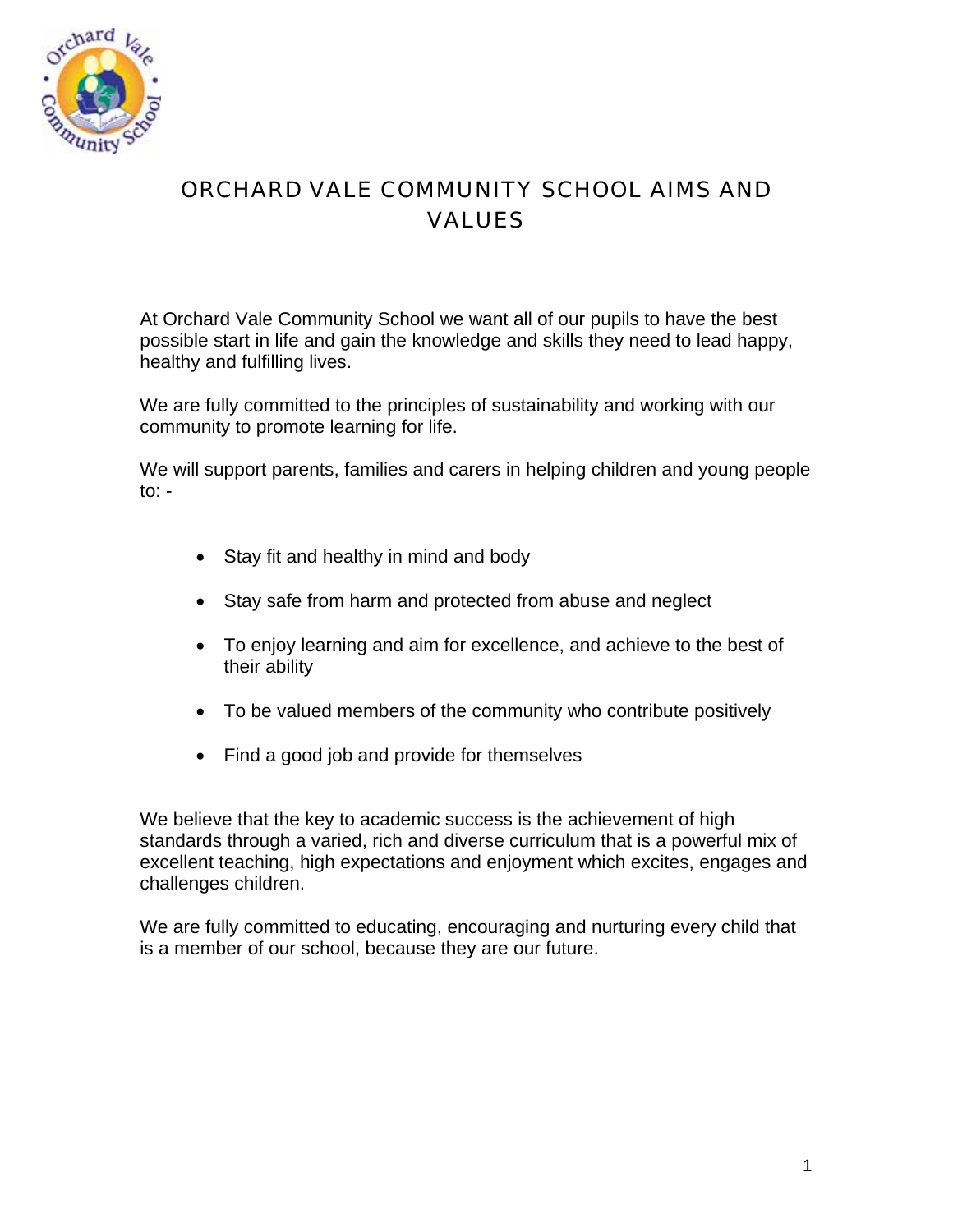| To stay fit and healthy in<br>mind and body                                                                                                                      | How we support this at<br><b>Orchard Vale:</b>                             | What the children say: -                                                           |
|------------------------------------------------------------------------------------------------------------------------------------------------------------------|----------------------------------------------------------------------------|------------------------------------------------------------------------------------|
|                                                                                                                                                                  |                                                                            |                                                                                    |
| At Orchard Vale School, we<br>believe that all children<br>should be physically and<br>emotionally healthy, and be<br>encouraged to live a healthy<br>lifestyle. | <b>Healthy Schools Award</b><br>$\bullet$                                  | "We do Take Ten and get<br>healthy dinners".                                       |
|                                                                                                                                                                  | <b>PSME Curriculum</b><br>$\bullet$                                        | "Play at lunchtimes has lots of                                                    |
|                                                                                                                                                                  | Healthy school lunches<br>$\bullet$                                        | activities, like football and<br>skipping".                                        |
|                                                                                                                                                                  | PEDPASS and Take 10<br>schemes                                             | "We get playtimes and Take<br>Ten".                                                |
|                                                                                                                                                                  | Regular circle times<br>٠                                                  | "Treasure box encourages                                                           |
|                                                                                                                                                                  | <b>Family times</b><br>٠                                                   | people to come to school".                                                         |
|                                                                                                                                                                  | Regular walks into the local<br>$\bullet$<br>environment                   | "Lots of people who welcome<br>you. Children and adults help if<br>you are upset". |
|                                                                                                                                                                  | Positive play at lunchtimes<br>$\bullet$<br>and the play leader<br>schemes |                                                                                    |
|                                                                                                                                                                  | Five-a-day fruit scheme                                                    |                                                                                    |
|                                                                                                                                                                  | Eco-school recycling<br>٠                                                  |                                                                                    |
|                                                                                                                                                                  | <b>School Councillor</b>                                                   |                                                                                    |
|                                                                                                                                                                  | Nurture groups<br>٠                                                        |                                                                                    |
|                                                                                                                                                                  | Use of whole school<br>behaviour policy                                    |                                                                                    |
|                                                                                                                                                                  | Positive rewards                                                           |                                                                                    |
|                                                                                                                                                                  | Liaison with agencies such<br>as CASP                                      |                                                                                    |
|                                                                                                                                                                  | School lunch questionnaire                                                 |                                                                                    |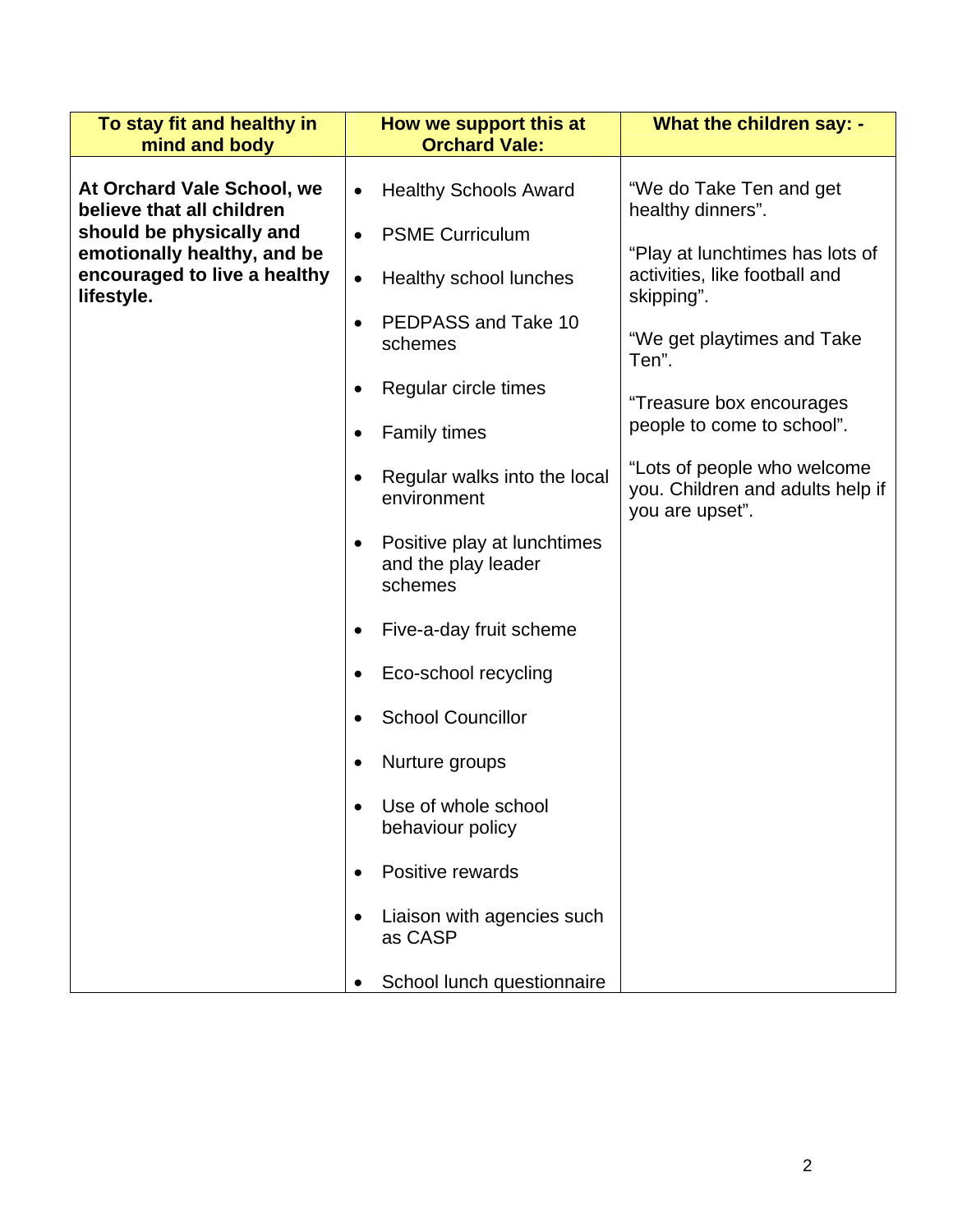| <b>Stay safe from harm and</b><br>protected from abuse and<br>neglect                                                                                                                             | How we support this at<br><b>Orchard Vale:</b>                                                                                                                                                                                                                                                                                                                                                                                                                                                                                                                   | What the children say: -                                                                                                                                                                                                                                                                                                                                                                                                                                                                                                                                                                                                                                                                                              |
|---------------------------------------------------------------------------------------------------------------------------------------------------------------------------------------------------|------------------------------------------------------------------------------------------------------------------------------------------------------------------------------------------------------------------------------------------------------------------------------------------------------------------------------------------------------------------------------------------------------------------------------------------------------------------------------------------------------------------------------------------------------------------|-----------------------------------------------------------------------------------------------------------------------------------------------------------------------------------------------------------------------------------------------------------------------------------------------------------------------------------------------------------------------------------------------------------------------------------------------------------------------------------------------------------------------------------------------------------------------------------------------------------------------------------------------------------------------------------------------------------------------|
| At Orchard Vale School, we<br>believe that all children<br>should be kept safe from<br>neglect, violence and<br>discrimination and be cared<br>for in a secure, stable and<br>caring environment. | <b>Healthy Schools Award</b><br>$\bullet$<br><b>PSME Curriculum</b><br>$\bullet$<br>Circle times<br>$\bullet$<br><b>School Councillor</b><br>$\bullet$<br>Staff trained in Child<br>Protection<br>Regular PAT testing of<br>$\bullet$<br>equipment<br>All staff Health and Safety<br>$\bullet$<br>trained<br>Inclusive school policy<br>$\bullet$<br>Open classroom policy<br>Charity links across the<br>world<br>Anti-bullying policy<br>School behaviour policy<br>Positive rewards<br>Pupil questionnaire<br>Platinum school travel plan<br>Governor support | "When you hurt yourself you<br>go to first aid".<br>"The teachers look after me".<br>"I like being safe with my<br>teacher".<br>"I liked raising money in the<br>carrot for Nepal".<br>"You are all special to teachers<br>and you be naughty, they still<br>like you".<br>"School is always there for us".<br>"I like going to school".<br>"In school the teachers count<br>us all as being special".<br>"Mrs Moore keeps me safe by<br>strapping me in my<br>wheelchair".<br>"Teachers help us everywhere<br>we go".<br>"When we play football we<br>stick to the rules".<br>"Teachers look after us by<br>helping us, and when we hurt<br>ourselves a teacher will look at<br>us and make sure that we are<br>ok". |
|                                                                                                                                                                                                   | <b>School Council</b><br>CRB checks for staff and<br>parents                                                                                                                                                                                                                                                                                                                                                                                                                                                                                                     | "I like school because it is fun".                                                                                                                                                                                                                                                                                                                                                                                                                                                                                                                                                                                                                                                                                    |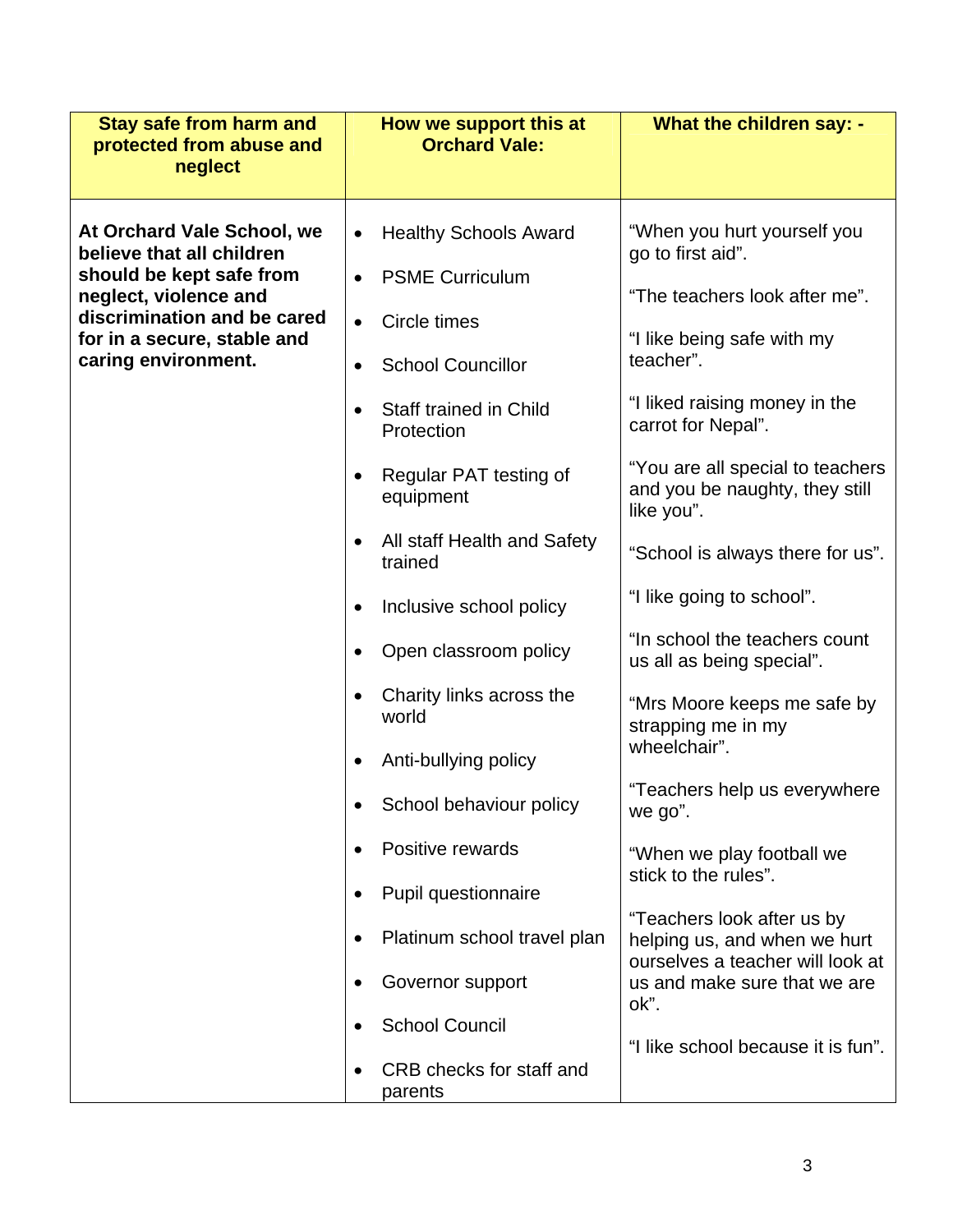| To enjoy learning and aim<br>for excellence, and achieve<br>to the best of their ability                                                                                                                                                | How we support this at<br><b>Orchard Vale:</b>                                                                                                                                                                                                                                                                                                                                                                                                                                                                                                                                                                                                                                                                                                                                                                                                                                                                       | What the children say: -                                                                                                                                                                                                                                                                                                                                                                                                                                                               |
|-----------------------------------------------------------------------------------------------------------------------------------------------------------------------------------------------------------------------------------------|----------------------------------------------------------------------------------------------------------------------------------------------------------------------------------------------------------------------------------------------------------------------------------------------------------------------------------------------------------------------------------------------------------------------------------------------------------------------------------------------------------------------------------------------------------------------------------------------------------------------------------------------------------------------------------------------------------------------------------------------------------------------------------------------------------------------------------------------------------------------------------------------------------------------|----------------------------------------------------------------------------------------------------------------------------------------------------------------------------------------------------------------------------------------------------------------------------------------------------------------------------------------------------------------------------------------------------------------------------------------------------------------------------------------|
| At Orchard Vale School, we<br>believe that all children<br>should enjoy school and<br>achieve the highest<br>personal, social and<br>educational standards that<br>they can $-$ in a community<br>that encourages lifelong<br>learning. | Creative curriculum<br><b>Arts Mark Gold</b><br>$\bullet$<br><b>Healthy Schools Award</b><br>$\bullet$<br><b>Behaviour Policy</b><br>$\bullet$<br>Inclusive policy and<br>$\bullet$<br>personal learning<br><b>SEN Policy</b><br>$\bullet$<br>After School Club<br>$\bullet$<br><b>School Clubs</b><br>$\bullet$<br><b>Whole School Productions</b><br>Workshops, visitors,<br>$\bullet$<br>experts and performances<br>to enhance curriculum<br>CPD and appraisals for all<br>$\bullet$<br>staff<br>Pupil and parental<br>questionnaires<br>Reports<br>$\bullet$<br>Governors' Report to<br>$\bullet$<br>parents<br>Employment of well-<br>qualified staff<br>School Council and Eco-<br>School<br>Learning together parent<br>workshops<br>Use of the local<br>environment and support of<br>the woodland trust<br>Work with secondary<br>schools and nurseries to<br>ease transitions<br><b>Residential trips</b> | "Lots of adults to help if you<br>don't understand".<br>"We practise an activity before<br>we do our work".<br>"Lots of dictionaries to help us<br>with spelling".<br>"Teachers encourage us".<br>"Teachers award work and<br>happy points".<br>"Playtimes give you time to re-<br>charge your brain".<br>"Lots of equipment".<br>"Lots of P.E activities".<br>"The library helps you to learn<br>to read".<br>"We go to family group and we<br>learn to share".<br>"We get homework". |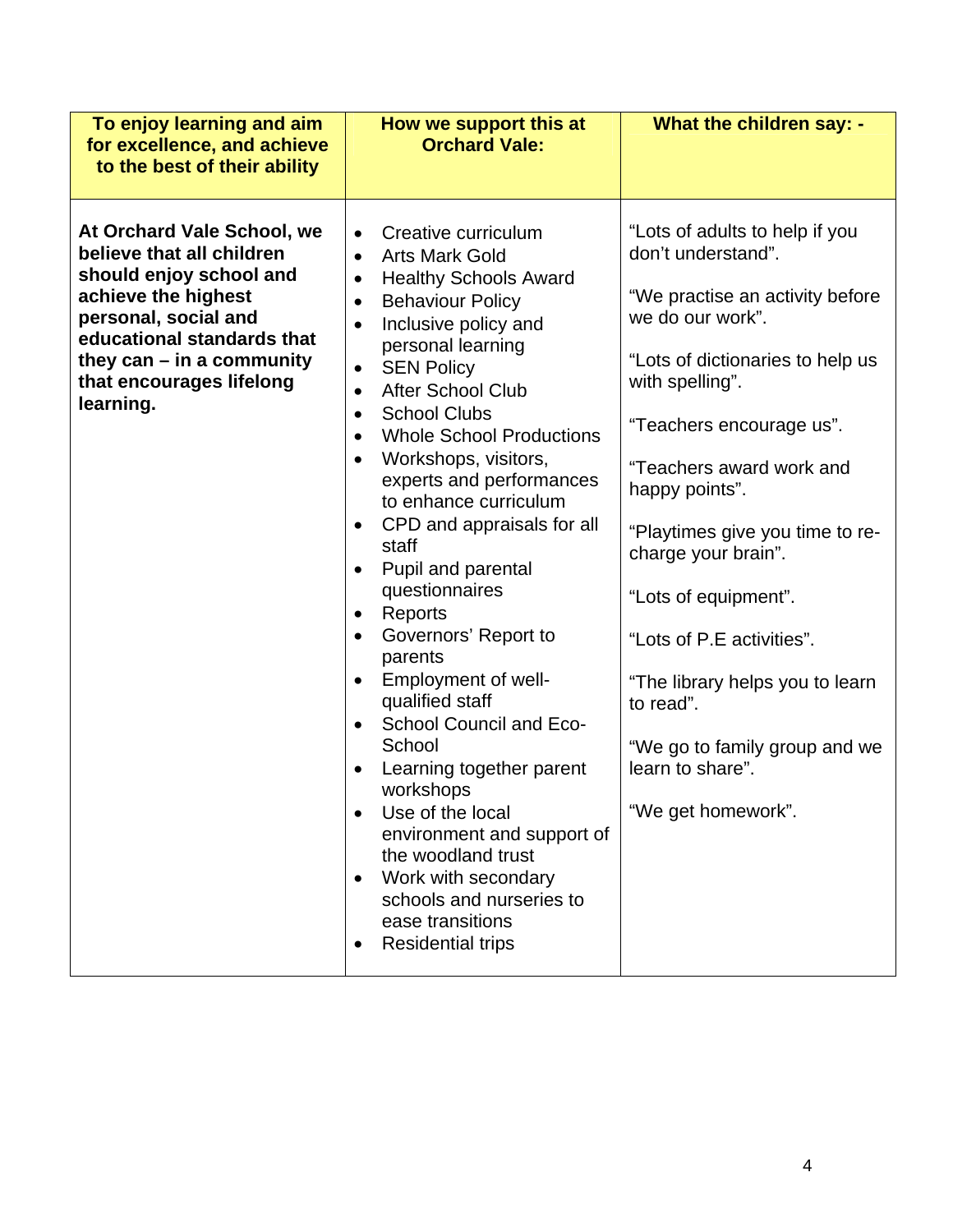| To be valued members of the<br>community who contribute                                                                                                                                                                                        | How we support this at<br><b>Orchard Vale:</b>                                                                                                                                                                                                                                                                                                                                                                                                                                                                                                                                                                                                                            | <b>What the children say: -</b>                                                                                                                                                                                                                                                                                                                                                                                                                                                                          |
|------------------------------------------------------------------------------------------------------------------------------------------------------------------------------------------------------------------------------------------------|---------------------------------------------------------------------------------------------------------------------------------------------------------------------------------------------------------------------------------------------------------------------------------------------------------------------------------------------------------------------------------------------------------------------------------------------------------------------------------------------------------------------------------------------------------------------------------------------------------------------------------------------------------------------------|----------------------------------------------------------------------------------------------------------------------------------------------------------------------------------------------------------------------------------------------------------------------------------------------------------------------------------------------------------------------------------------------------------------------------------------------------------------------------------------------------------|
| positively                                                                                                                                                                                                                                     |                                                                                                                                                                                                                                                                                                                                                                                                                                                                                                                                                                                                                                                                           |                                                                                                                                                                                                                                                                                                                                                                                                                                                                                                          |
| At Orchard Vale School, we<br>believe that all children<br>should make a positive<br>contribution to society by<br>building community and<br>world links, self-confidence<br>and positive relationships<br>throughout their time at<br>school. | Links with the local<br>community<br>Teacher exchanges<br>$\bullet$<br>Charity events<br>$\bullet$<br>Workshops and special<br>events<br>Happy assemblies<br>$\bullet$<br>Positive rewards<br>$\bullet$<br>Positive play at lunchtimes<br>$\bullet$<br>Behaviour policy<br>$\bullet$<br>School council<br>$\bullet$<br>Eco-school<br>$\bullet$<br>Recycling<br>$\bullet$<br><b>Healthy Schools Award</b><br>$\bullet$<br><b>PSME and RE Curriculum</b><br>$\bullet$<br>Sports teams, clubs and<br>$\bullet$<br>events<br>Family groups<br>$\bullet$<br>Play leaders<br>$\bullet$<br>Listening and approachable<br>adults<br>School councillor<br>Role models<br>$\bullet$ | "Raising money for Nepal".<br>"I recycle rubbish so it can be<br>used again".<br>"I love my Mum and Dad as<br>they are generous".<br>"Me and Kieran playing<br>together in the playground".<br>"I help my friends".<br>"People joining in with your<br>games".<br>"The man who came from<br>Nepal showed us how to play<br>drums".<br>"I like helping people".<br>"It's nice to raise money".<br>"We send money to help other<br>people".<br>"Working in a team".<br>"When people come in for<br>lunch". |